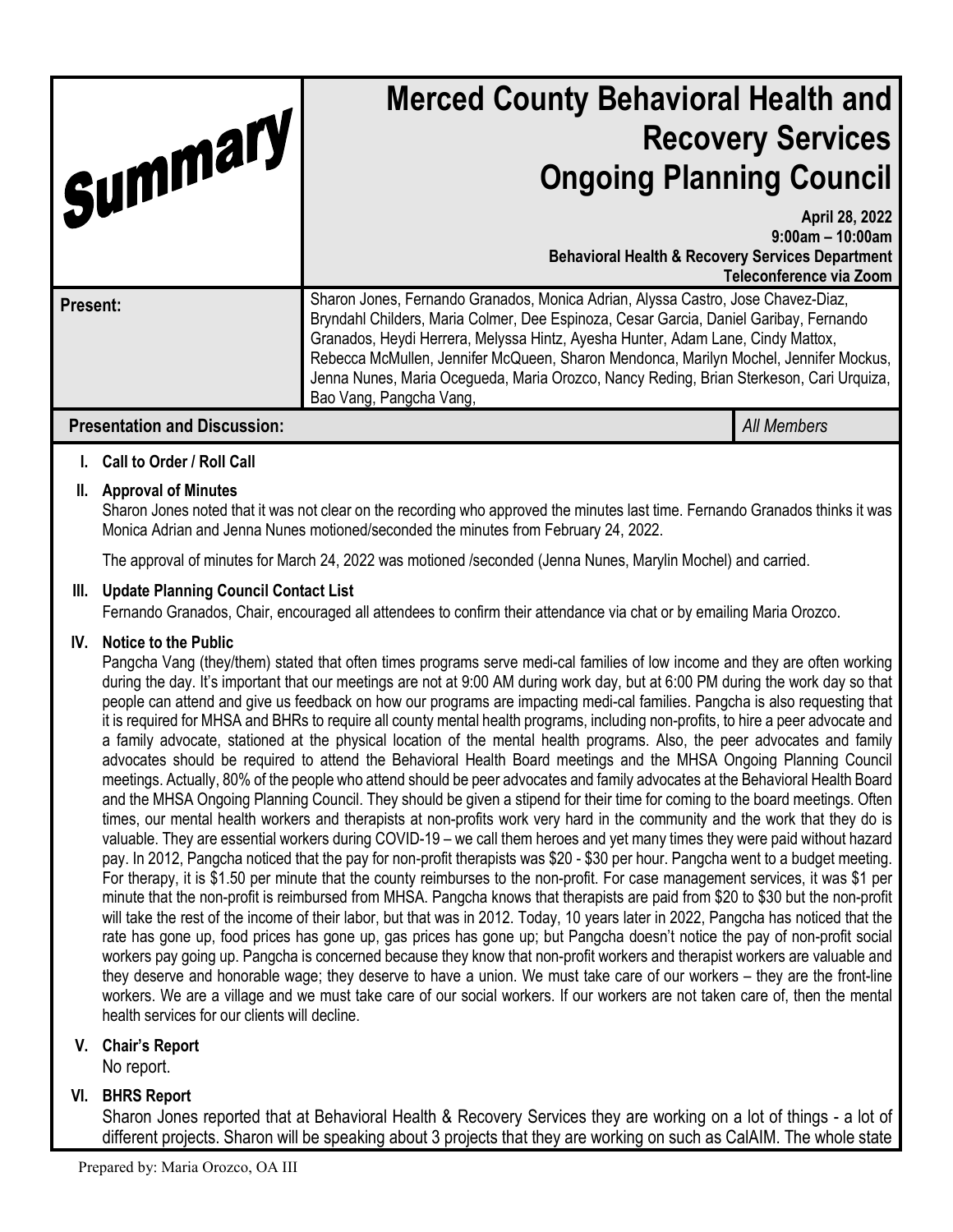is working on CalAIM and there will be a presentation shortly on CalAIM – the whole restructure of their system. As a result of that, BHRS is needing improvements to their electronic health record so they are working on enhancing it. Also, they are working on a north county mental health facility. As most know, BHRS has a clinic in Livingston. They are moving to relocating that clinic to the Winton. In making a decision to relocate, they are looking at demographics and unserved areas; Winton is a very unserved area as far as many other areas in Merced County. BHRS is still open, providing services with telehealth, face to face, as well as out in the community trying to meet the needs.

#### **VII. Presentation: CalAIM EMC Services**

Jennifer Mockus, Community Care Coordination Director at Central California Alliance for Health presented a Power Point top the council in regards to CalAIM Enhanced Care Management (EMC) Services. These services will be going live in Merced County in July so they wanted to bring forward this information for all for two purposes. One, to identify community-based organization interested in providing those community-based benefits and services, and contracting with the Alliance to serve our members. Two, so that they would all be aware of these services should you be working with Alliance members who could benefit. Jennifer shared that she has worked for Central California Alliance for Health since the care plan came to Merced County in 2009. Up until 2020, she was the operations director for Merced County, and then beginning in May 2020 Jennifer transitioned to a new position after getting her master's degree in nursing. She is now the Community Care Coordination Director. The presentation provided information on CalAIM ECM and Community Supports background, DHCS guidance on ECM program, ECM populations of focus timeline, ECM core service components, community supports overview, community supports offered, next steps, additional resources, and DHCS CalAIM Incentive Payment Program.

During the presentation, Monica Adrian asked Jennifer who she thinks would be a good partner to participate in this. Jennifer responded that they have had some successful relationships with county public health community-based organizations. There is an organization in Monterrey called Dorothy's – a place that helps to serve members who are experiencing homelessness and they have taken on Enhance Care Management. Some clinic sites have decided to expand their service delivery system and do more work out in the field. Home visiting organizations may want to contemplate this as a potential funding resource as well, hospitals, and other non-profits.Monica said that they do parents to teachers home visiting and do not have clinical staff. She is not sure if Jennifer is looking for teams who have clinical staff also. Jennifer explained that it's not a requirement to have that kind of clinical perspective, but it is a requirement for ECM providers to be coordinating those clinical aspects with the member's primary care provider and other tertiary centers where the members receive care.

#### **VIII. Annual Update**

Sharon provided an overview of the Annual Update 2022-2023. The presentation included information on MHSA background, funding, mission, and vision. Information was also presented on service needs and effectiveness for children (Ages 0-15) transition age youth (ages 16-25), adults (26-59), older adults (ages 60+), Community Service and Support (CSS) programs, Prevention and Early Intervention programs, Innovation projects, prudent reserve. In addition, was included on the 2022-2023 Annual Update Changes in Adult BH Court, CSS in Schools and Communities, Merced Lao Family SEACAP, new Justice and Community Integration Housing Program, MCOE Caring Kids, MHSA community based mental health for Livingston and Hilmar, cancel the MAPS program, PEI Strengthening Families, Mobile Triage Crisis Unit, new youth and family grief and trauma program, Merced Lao Family CB & IPC Programs, new project for capital facilities to expand main campus, workforce, education and training, and a new electronic health record.

Monica Adrian stated that it is a little bit surprising that this is the first place that she is learning about the funds being shifted from Caring Kids to the Resiliency Center. Monica asked Sharon if she could give her a little background on how and who made that decision. Sharon Jones explained that all decisions are made by the leadership team and these are proposed at this point. The Caring Kids program would have access to the Resiliency Center and the clinician but the clinician would be placed at the Resiliency Center. The clinician will be available to serve their families, it just won't be specific to the Caring Kids program; it will be a part of this new MCOE Resiliency Center. Monica asked if in the future something like that is going to be proposed, that maybe they could've given her a heads up rather than just learning about it in a Power Point. Sharon let her know that her point is well taken. Sharon encouraged everyone to attend the Behavioral Health Board, if anyone has any comments. There is going to be another presentation at the Behavioral Health Board and at that time there will be public comment where you can speak out about the process or anything at that particular meeting.

Pangcha wanted to make sure that they heard Sharon right about the police at Livingston schools - everything is going to stay the same, they are still going to be a contracted, still going to be paid, and be part of the mental health program; however, they are just changing the name. Sharon Jones explained that the MAPS program name was initially Mental Health and Police in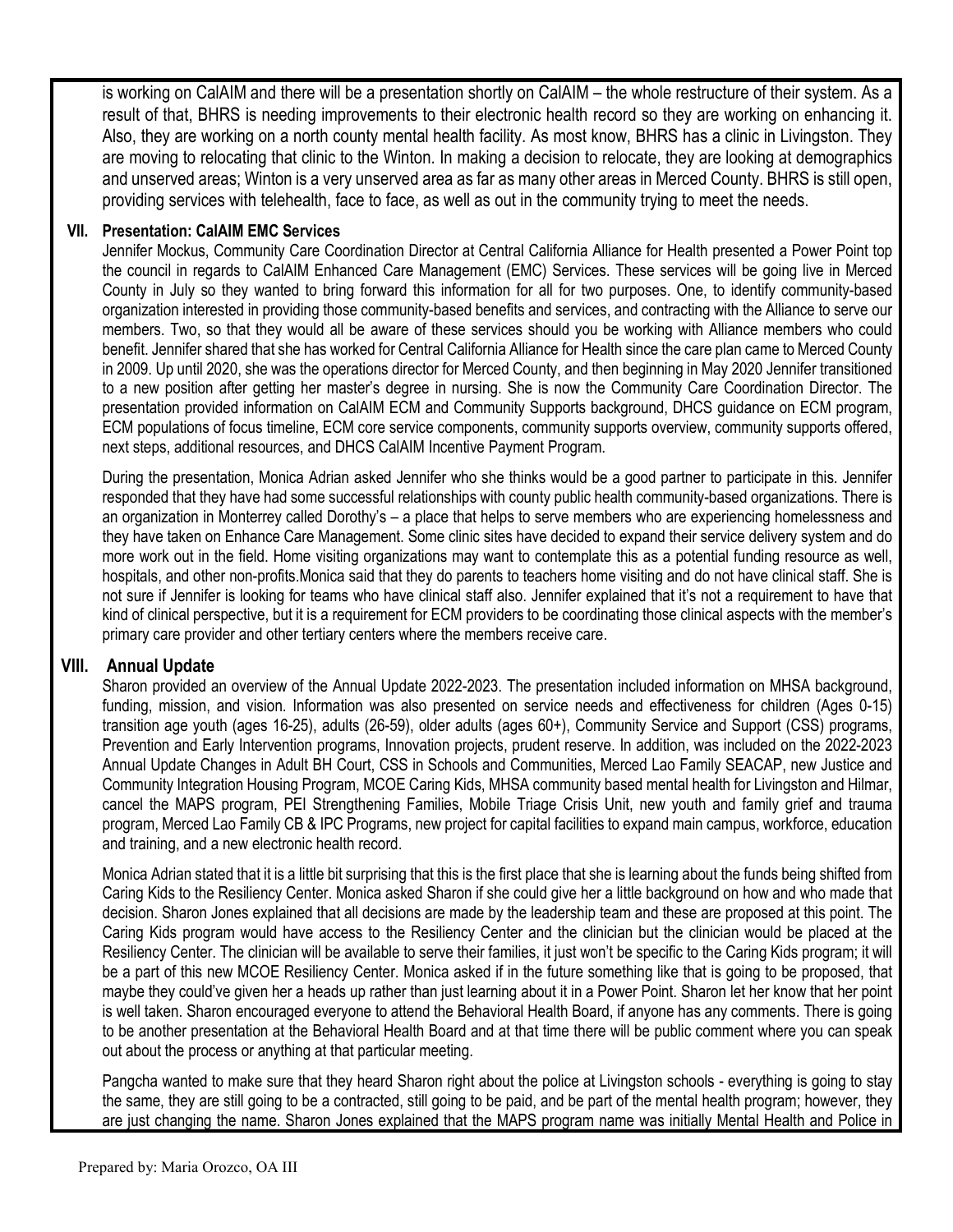Schools. Sharon said they are trying to cast a wider net to serve the community; the resource officer will still be a part of the program but they will be under the MHSA community mental health team. Pangcha replied that it's a shame.

Pangcha also asked if we are no longer using Anasazi with the new electronic health record. Sharon explained that they are in the process of accessing another electronic health record referred to as Credible through the support of Kingsview. Anasazi will no longer be the electronic health record. Pangcha asked if the software is compatible with keeping track of our clients' pronouns and real names, because medi-cal usually doesn't allow them to do that. Sharon is not sure but she will take that down. Sharon is just learning that herself about Credible and they are getting ready to get trained. It is planned to be launched in January and that is something Sharon can research for Pangcha and try to find out in terms of pro-noun, inclusion, and things of that nature.

Nancy Reding suggested to follow up and see capability of pronouns and inclusiveness. Kingsview is a very conservative run program with religious based.

Sharon Mendonca explained that the Credible system is a system that is not California based. They are using Kingsview to help them bring up the system. It is not something that they have the power of. Sharon knows they have had difficulty with the pronouns, especially with the Cerner/Anasazi system. They do have difficulties as well with Department of Health Care Services at the state level as to being able to accept our billings with the different pronouns. Even if they capture them in their own system, it may not be billed in that way. They don't really have a whole lot of power. They are trying to make sure that it will be pronoun specific, and that they can at least capture the data, whether they can bill under that information or not. They are looking at it but the Credible system is an electronic health records system that they can't always choose what is allowable and what is not – they can at least capture that on a demographic type of form. It is not something that Kingsview has ever had any direction over. She knows that they are a religious based program and have been there for many years. This is not something they are having any control over, nor have they even suggested such.

Sharon Jones added, that as a part of cultural responsiveness, she will try to research all the information that she can and what the possibilities are. Seeing the chat, it is so very important to honor pronouns. Sharon really hears what everyone is saying. Sharon Mendonca completely agreed. She noted that the one thing they are having problems with right now is if somebody does identify as transgender, they still have to bill the state with a specific either male or female – those are the only options that they have. When they are billing the state, the state won't reimburse them if they don't use the same information that they have when they signed up for medi-cal. They are really trying to see what they can do to make that change, but their hands are a little bit bound by what the state is actually allowing.

Pangcha asked Sharon to speak out in regards to the full-service partnership. Sharon asked if she was referring to their fullservice partnership such as Turning Point and the ones Sharon mentioned in the Power Point. Sharon briefly explained that they still have Turning Point for adults and Aspiranet WeCan for children, as well the Wellness and Recovery FSP operated by GLOM. Pangcha stated that we need a full-service partnership for LGBTQ and undocumented.

Sharon thanked everyone for their comments and questions. She knows at these meetings you have to be courageous, even she has to be courageous in presenting about this – a millionaire's tax. Please email Sharon Jones for any other comments or questions.

## **IX. Public Hearing**

Sharon Jones invited everyone to the public hearing. She thinks that it may be a hybrid where it will be on Zoom and also there will be a room where people will be as well. MHSA has grown to so many different programs. As the MHSA Coordinator, really trying to meet the needs of the community and really trying to be culturally responsive. Personally, Sharon Jones knows that cultural responsiveness leads to great care, wellness, and recovery. It reduces stressors for families and individuals. She invited everyone to bring their questions forward and speak up like they are speaking now.

**X. Mental Health Awareness Month**

Agenda item tabled.

- **XI. Administrative Updates and Changes** Agenda item tabled.
- **XII. Announcements** Agenda item tabled.
- **XIII. Possibilities and Success Stories** None.